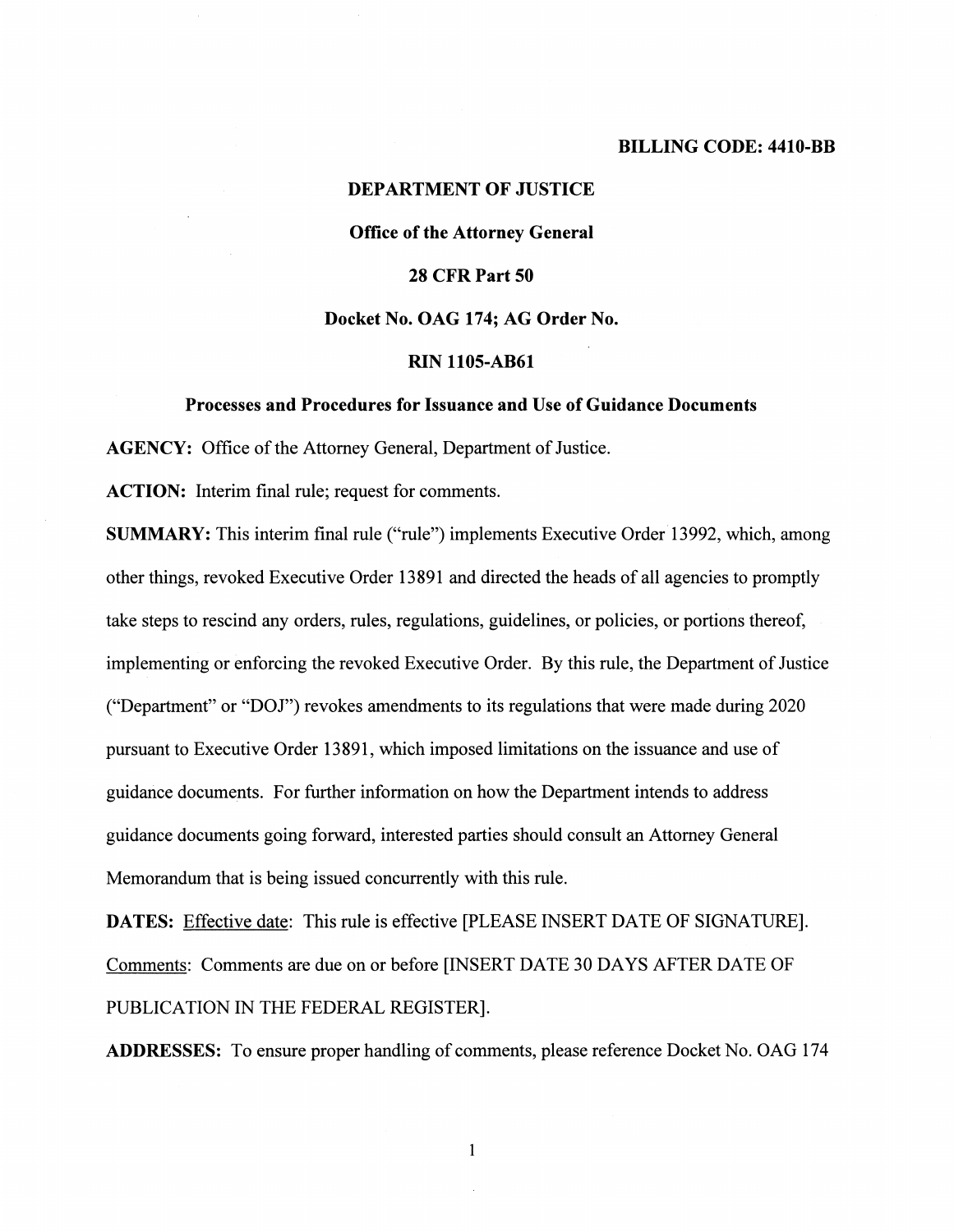on all electronic and written correspondence. The Department encourages the electronic submission of all comments through https://<www.regulations.gov> using the electronic comment form provided on that site. For ease of reference, an electronic copy of this document is also available at that website. It is not necessary to submit paper comments that duplicate the electronic submission, as comments submitted to<https://www.regulations.gov>will be posted for public review and are part of the official docket record. However, should you wish to submit written comments through regular or express mail, they should be sent to Robert Hinchman, Senior Counsel, Office of Legal Policy, U.S. Department of Justice, Room 4252 RFK Building, 950 Pennsylvania Avenue NW, Washington, DC 20530. Comments received by mail will be considered timely ifthey are postmarked on or before [INSERT DATE 30 DAYS AFTER DATE OF PUBLICATION IN THE FEDERAL REGISTER]. The electronic Federal eRulemaking portal will accept comments until Midnight Eastern Time at the end of that day. **FOR FURTHER INFORMATION CONTACT:** Robert Hinchman, Senior Counsel, Office of

Legal Policy, U.S. Department of Justice, telephone (202) 514–8059 (not a toll-free number).

# **SUPPLEMENTARY INFORMATION:**

## **I. Posting of Public Comments**

Please note that all comments received are considered part of the public record and made available for public inspection online at [https://www.regulations.gov.](https://www.regulations.gov) Information made available for public inspection includes personal identifying information (such as your name, address, etc.) voluntarily submitted by the commenter.

You are not required to submit personal identifying information in order to comment on this rule. Nevertheless, ifyou want to submit personal identifying information (such as your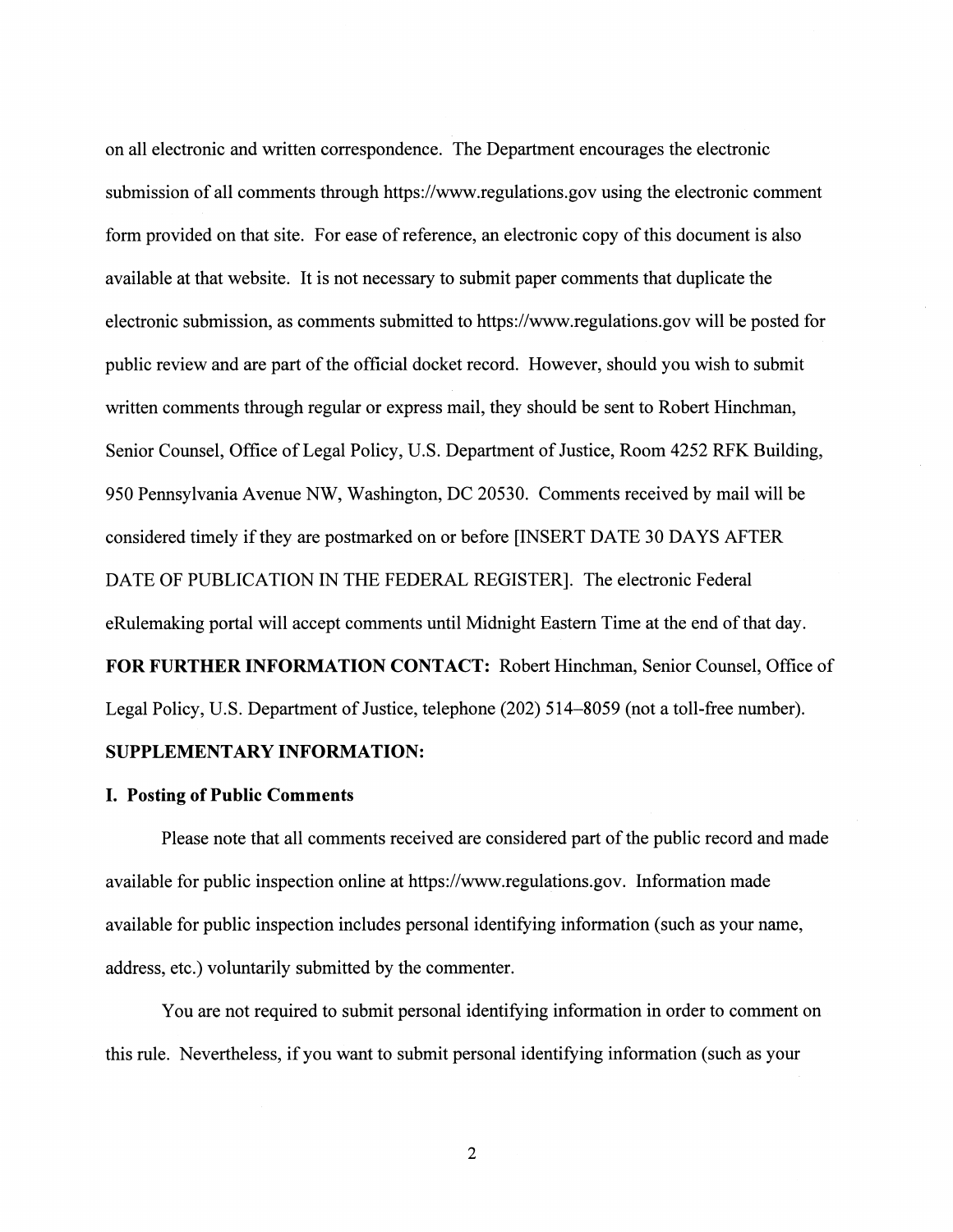name, address, etc.) as part of your comment, but do not want it to be posted online, you must include the phrase "PERSONAL IDENTIFYING INFORMATION" in the first paragraph of your comment. You must also locate all the personal identifying information that you do not want posted online in the first paragraph of your comment and identify what information you want the agency to redact. Personal identifying information identified and located as set forth above will be placed in the agency's public docket file, but not posted online.

Ifyou want to submit confidential business information as part ofyour comment but do not want it to be posted online, you must include the phrase "CONFIDENTIAL BUSINESS INFORMATION" in the first paragraph of your comment. You must also prominently identify the confidential business information to be redacted within the comment. If a comment has so much confidential business information that it cannot be effectively redacted, the agency may choose not to post that comment (or to post that comment only partially) on <https://www.regulations.gov>. Confidential business information identified and located as set forth above will not be placed in the public docket file, nor will it be posted online.

If you want to inspect the agency's public docket file in person by appointment, please see the **"FOR FURTHER INFORMATION CONTACT"** paragraph.

## **II. Discussion**

### **A. Overview**

This rule implements Executive Order 13992, "Revocation of Certain Executive Orders Concerning Federal Regulation" (86 FR 7049), by revoking the Department's regulations at 28 CFR 50.26 and 50.27. Going forward, the Department's approach to those matters will be governed by a new Attorney General Memorandum being issued concurrently with this rule.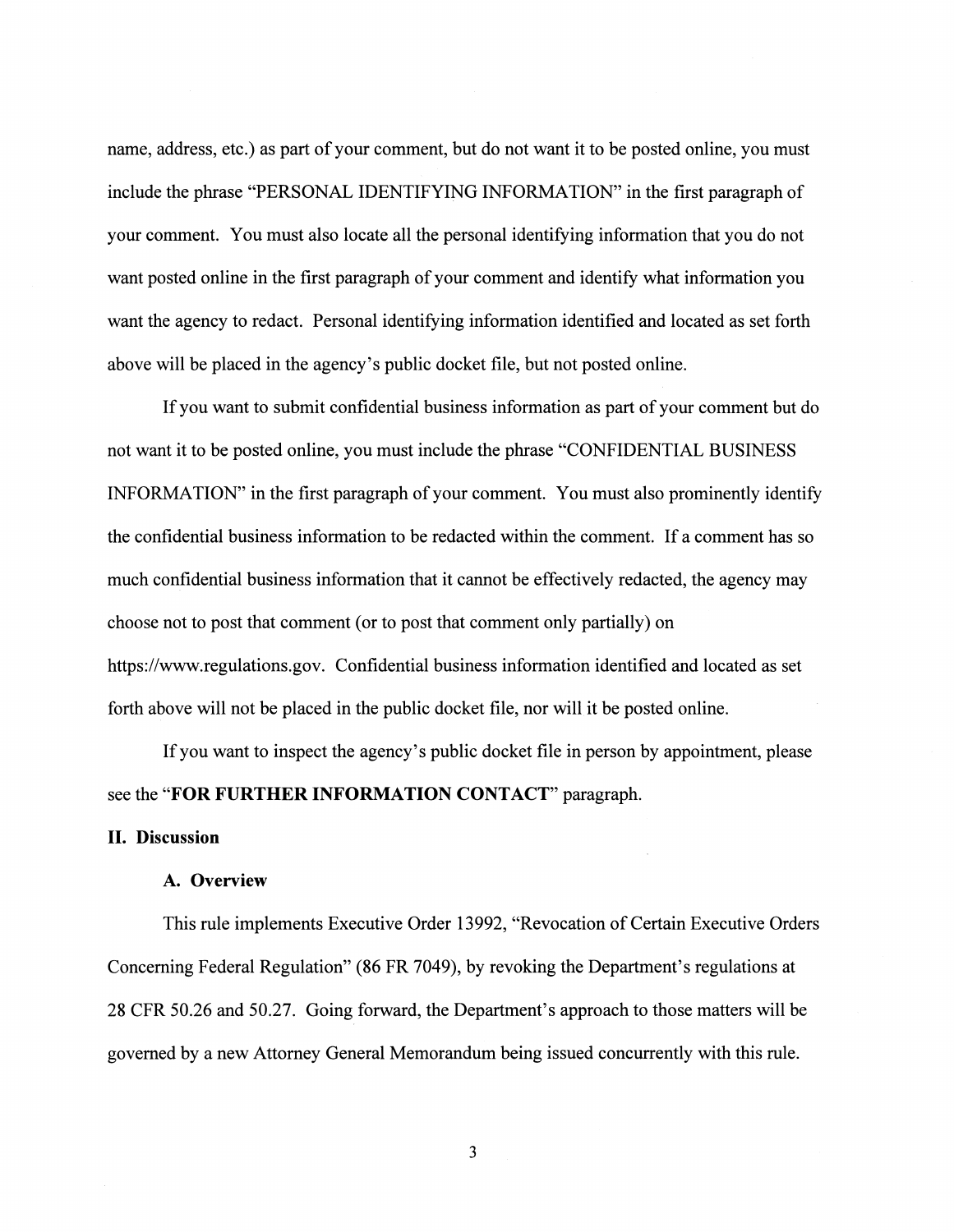# **B. Background - Existing Regulations and Memoranda**

In 2020, the Department of Justice published two interim final rules ("IFRs," "rules," or "regulations") that regulate the issuance and use of guidance documents by the Department and its components. The first rule, which was entitled "Prohibition on the Issuance of Improper Guidance Documents Within the Justice Department" and added a new 28 CFR 50.26, was published August 19, 2020 (85 FR 50951). That rule emphasized that guidance documents generally may not be used "create rights or obligations binding on persons or entities outside the Executive Branch." 28 CFR 50.26(a)(4). It also instituted compliance procedures requiring Department components to include disclaimers and other specific language in all guidance documents. *Id.* 50.26(b).

The first rule was followed by a second, entitled "Processes and Procedures for Issuance and Use of Guidance Documents" and published on October 7, 2020 (85 FR 63200), which expanded on aspects of the first rule by adding a new 28 CFR 50.27. Briefly, this second rule set forth processes and procedures governing the review, clearance, and issuance of guidance documents, and included limitations on the use of guidance documents in criminal and civil enforcement actions brought by the Department.

Those two regulations published in 2020 were developed from, and promulgated pursuant to, three documents. The first was a November 16, 2017, memorandum issued by Attorney General Sessions, entitled "Prohibition on Improper Guidance Documents" ("the November 2017 Memorandum"). The November 2017 Memorandum acknowledged the importance of guidance documents but also stated that "guidance may not be used as a substitute for rulemaking and may not be used to impose new requirements on entities outside the Executive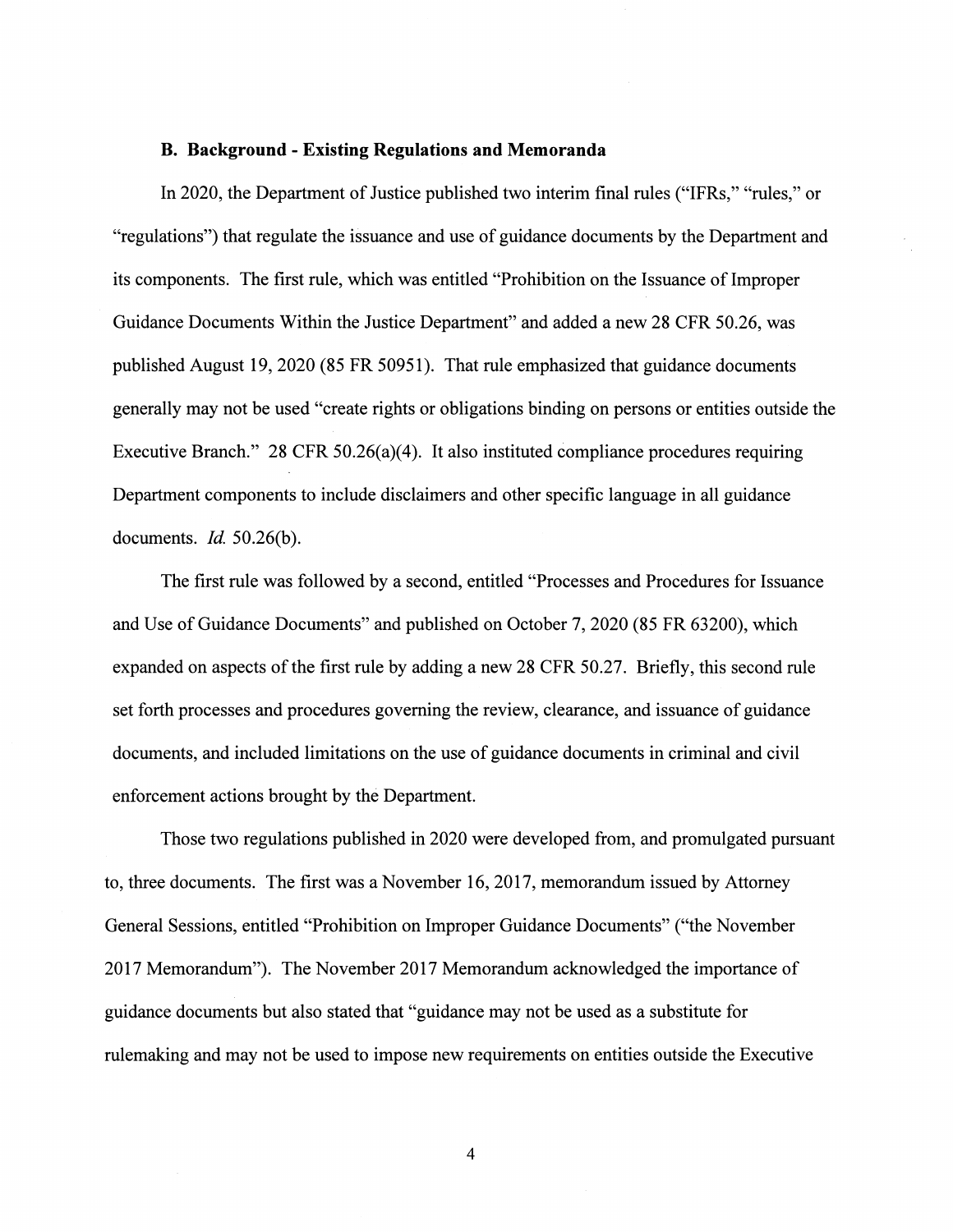Branch." These principles were subsequently memorialized in the Justice Manual at section 1-19.000, <https://www.justice.gov/jm/justice-manual>.

The second underlying document was a memorandum issued by Associate Attorney General Brand on January 25, 2018, entitled "Limiting Use of Agency Guidance Documents in Affirmative Civil Enforcement Cases" ("the January 2018 Memorandum"). The January 2018 Memorandum reiterated many aspects of the November 2017 Memorandum, and stated more explicitly that the Department could not "convert" guidance documents into binding rules through litigation, and that failure to comply with a guidance document should not be used as presumptive or conclusive evidence that a party violated a related statute or regulation. That 2018 policy statement was then codified in the Justice Manual at section 1-20.000.

The third relevant document was President Trump's Executive Order 13891, "Promoting the Rule of Law Through Improved Agency Guidance Documents," which was issued on October 9, 2019, and published in the *Federal Register* the next week. *See* 84 FR 55235 (Oct. 15, 2019). That Executive Order embodied some of the same concepts as the November 2017 Memorandum and January 2018 Memorandum, with some differences. In particular, Executive Order 13891 required, among other things, that each agency, as appropriate, build a single, searchable, online database to which the agency would publicly post all guidance documents. Executive Order 13891 also required that agencies promulgate or amend regulations to establish procedures for issuing guidance documents, including requiring non-binding disclaimer language and the publication of "significant" guidance documents for notice and comment. Executive Order 13891 also directed agencies to incorporate a series of detailed and prescriptive requirements into their regulations for the development, review, issuance, and use of guidance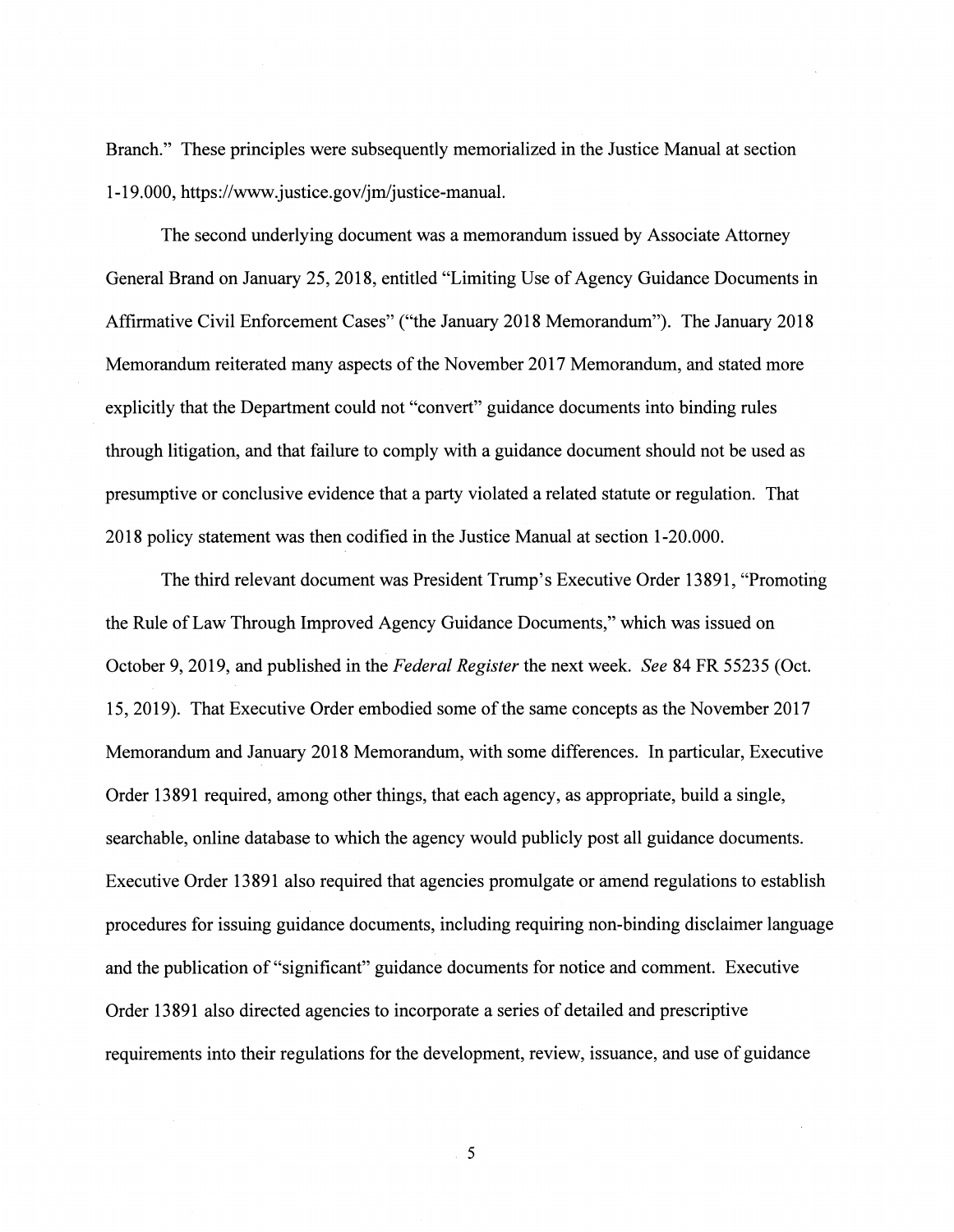documents.

The two regulations that are the subject of this rulemaking were issued pursuant to the requirements of Executive Order 13891, though some of their provisions were based on the somewhat similar language of the November 2017 Memorandum and January 2018 Memorandum.

## **C. Executive Order 13992**

On January 20, 2021, President Biden issued Executive Order 13992, which, among other things, revoked Executive Order 13891 and stated that "agencies must be equipped with the flexibility to use robust regulatory action to address national priorities." 86 FR 7049 (Jan. 25, 2021). Executive Order 13992 directed the heads of all agencies to "promptly take steps to rescind any orders, rules, regulations, guidelines, or policies, or portions thereof, implementing or enforcing" the revoked Executive Order.

## **D. Revocation of 28 CFR 50.26 and 28 CFR 50.27**

Based on its evaluation of the regulations at 28 CFR 50.26 and 28 CFR 50.27, the Department has concluded that those regulations are unnecessary and unduly burdensome, lack flexibility and nuance, and limit the ability of the Department to do its work effectively. Among other things, the regulations have generated collateral disputes in affirmative and enforcement litigation, and they have discouraged Department components from preparing and issuing guidance that would be helpful to members of the public. In addition, because the regulations imposed requirements on a particular category of agency documents deemed to be "guidance," the regulations caused Department staff to expend significant resources determining whether each agency document, product or communication constituted "guidance" and was therefore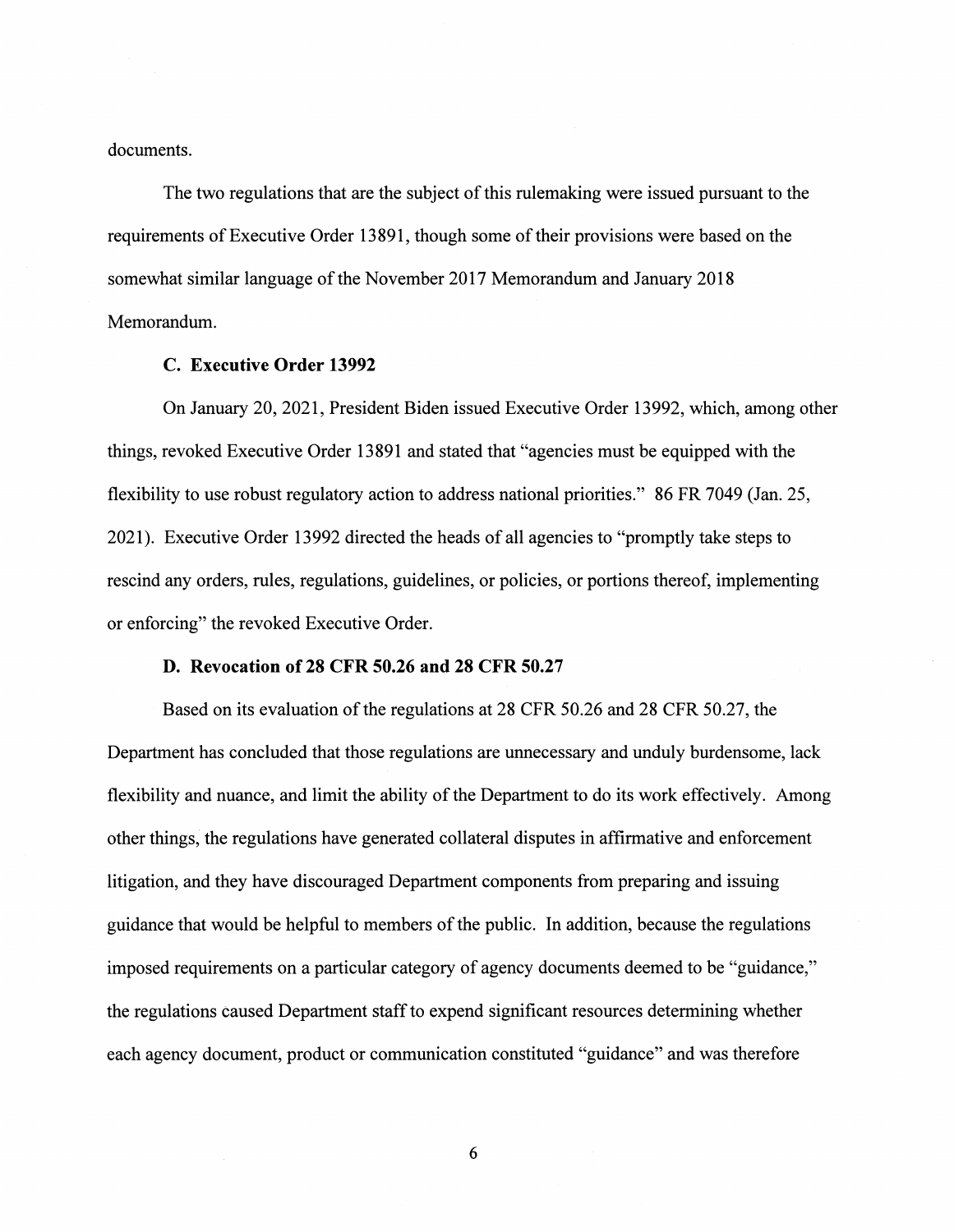subject to these regulations. The Department has determined that the rules should be revoked.

In revoking the rules, the Department is not departing from the principle that guidance documents cannot impose legal requirements beyond those found in relevant constitutional provisions, statutes, and legislative rules. The Department also continues to believe that guidance documents should be clear, transparent, and readily accessible to the public. But these principles, and other related Department policies and practices concerning guidance documents, have traditionally been addressed through memoranda from Department leadership rather than through regulations. The Department is therefore revoking 28 CFR 50.26 and 28 CFR 50.27 in their entirety, and the Attorney General is concurrently issuing a new Memorandum setting forth the Department's policies going forward.

## **E. Public Comments on the Two IFRs Pertaining to 28 CFR 50.26 and 50.27**

The two IFRs issued in 2020 to promulgate 28 CFR 50.26 and 50.27 were made effective upon issuance, and by their nature they did not require a pre-promulgation notice-and-comment period under the Administrative Procedure Act. However, the Department chose to provide a 30-day period for post-promulgation public comment for each rule.

The Department received fewer than ten substantive comments on the two rules. The comments discussed the need to ensure that regulated parties have notice of legal obligations, and for enforcement actions to be predicated on statutes and regulations. Other comments noted the importance of issuing agency guidance to the public, as agencies use interpretative guidance to explain legal requirements and put them in context. The Department has considered these comments in connection with the decision to revoke the rules.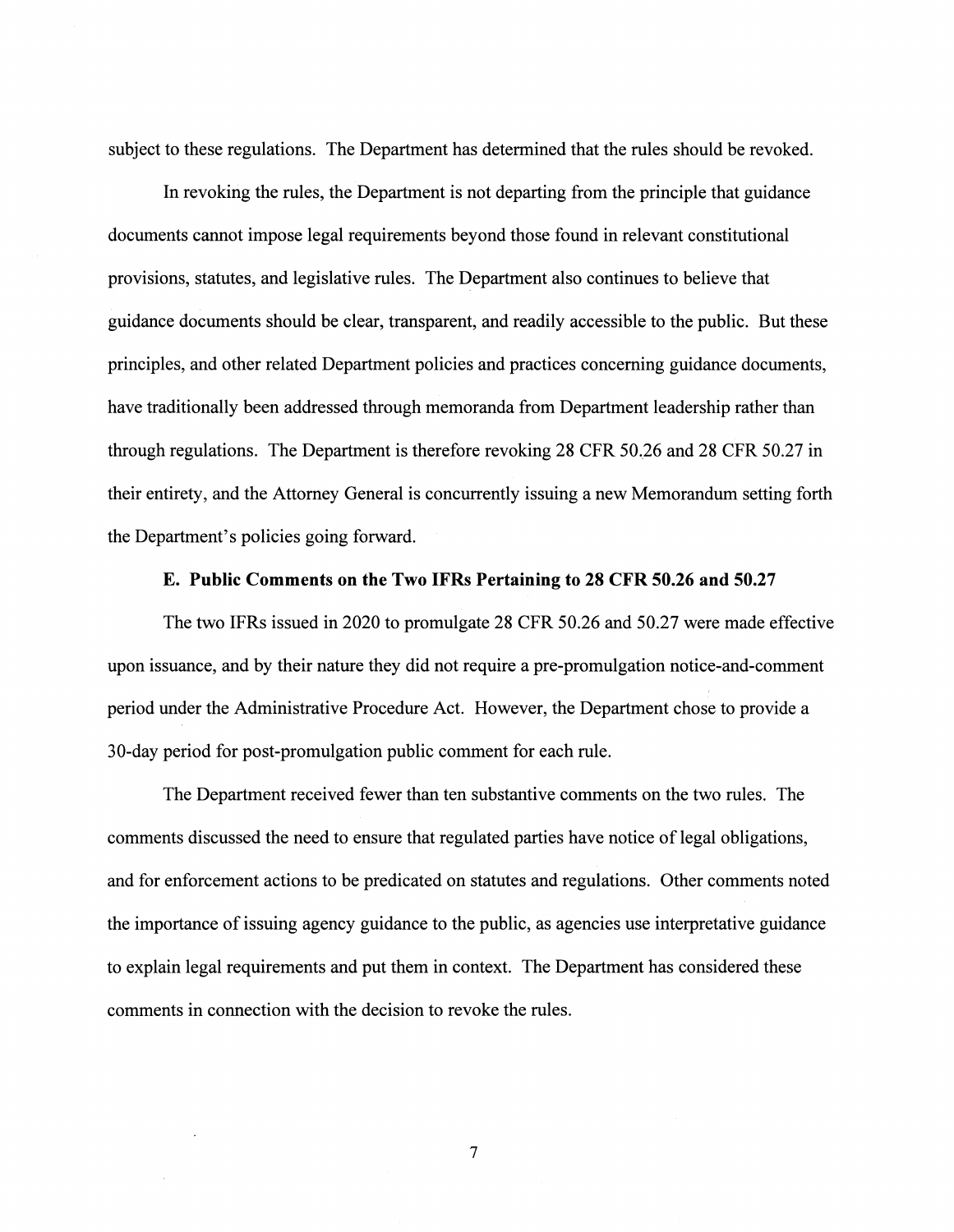## **III. CONCLUSION**

After having considered Executive Order 13992, the views of the Department's components and their experience with the two rules, and the public comments on the two IFRs published in 2020, the Department has concluded that the best approach at this point is to revoke the two regulations, 28 CFR 50.26 and 50.27, in their entirety, effective immediately. Revocation frees Department personnel, including those in its litigating components and those in components that issue guidance documents, from the overly prescriptive nature of these two regulations. Accordingly, this rule removes the regulations at 28 CFR 50.26 and 50.27.

The current provisions of the Justice Manual at sections 1-19.000 and 1-20.000 (<https://www.justice.gov/jm/justice-manual>) will be revised as appropriate at a later date. The new Attorney General Memorandum, issued concurrently with this rule, sets forth the Department's policies in this area going forward.

#### III. **Regulatory Certifications**

### **A. Administrative Procedure Act**

This rule relates to a matter of agency management or personnel and is a rule of agency organization, procedure, or practice. As such, this rule is exempt from the usual requirements of prior notice and comment and a 30-day delay in effective date. *See* 5 U.S.C. 553(a)(2), (b)(A), (d). The rule is effective upon signature. The Department, however, is, in its discretion, seeking post-promulgation public comment on this rulemaking.

## **B. Regulatory Flexibility Act**

A Regulatory Flexibility Analysis was not required for this final rule because the Department was not required to publish a general notice of proposed rulemaking for this matter.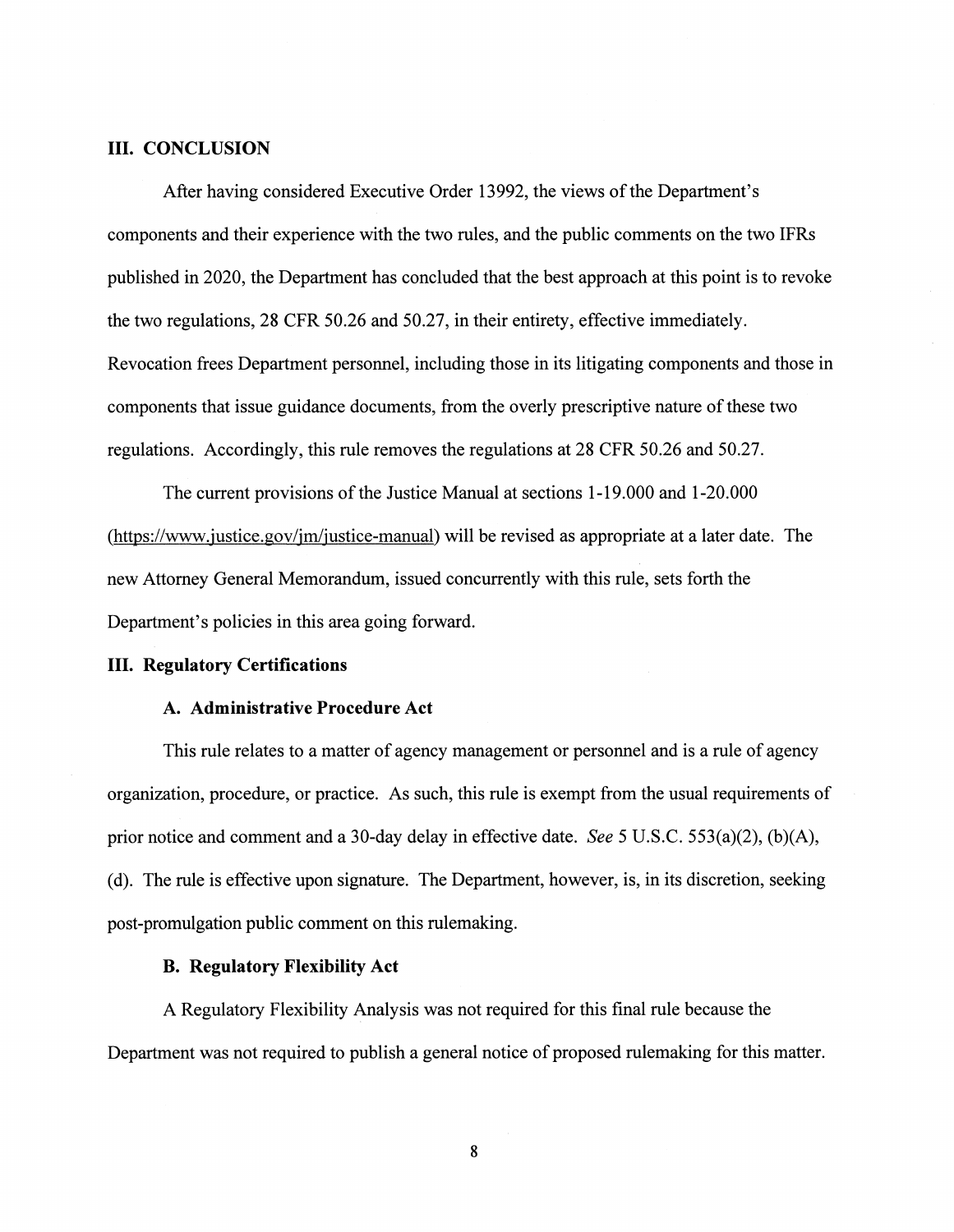*See* 5 U.S.C. 601(2), 604(a).

## **C. Executive Orders 12866 and 13563 - Regulatory Review**

This rule has been drafted and reviewed in accordance with Executive Order 12866, "Regulatory Planning and Review," section 1(b), The Principles of Regulation, and Executive Order 13563, "Improving Regulation and Regulatory Review," section l(b), General Principles of Regulation.

This final rule is "limited to agency organization, management, or personnel matters" and thus is not a "rule" for purposes of review by the Office of Management and Budget (OMB), a determination in which 0MB has concurred. *See* Executive Order 12866, sec. 3(d)(3). Accordingly, this rule has not been reviewed by 0MB. The Department had claimed a similar exemption at the time of promulgating the two regulations (28 CFR 50.26 and 50.27) that are being revoked by this rule. *See* 85 FR 50951, 50952; 85 FR 63200, 63201.

## **D. Executive Order 12988 - Civil Justice Reform**

This regulation meets the applicable standards set forth in sections  $3(a)$  and  $3(b)(2)$  of Executive Order 12988, "Civil Justice Reform."

# **E. Executive Order 13132 - Federalism**

This rule will not have substantial direct effects on the States, on the relationship between the national government and the States, or on the distribution of power and responsibilities among the various levels of government. Therefore, in accordance with Executive Order 13132, "Federalism," the Department has determined that this rule does not have sufficient federalism implications to warrant the preparation of a federalism summary impact statement.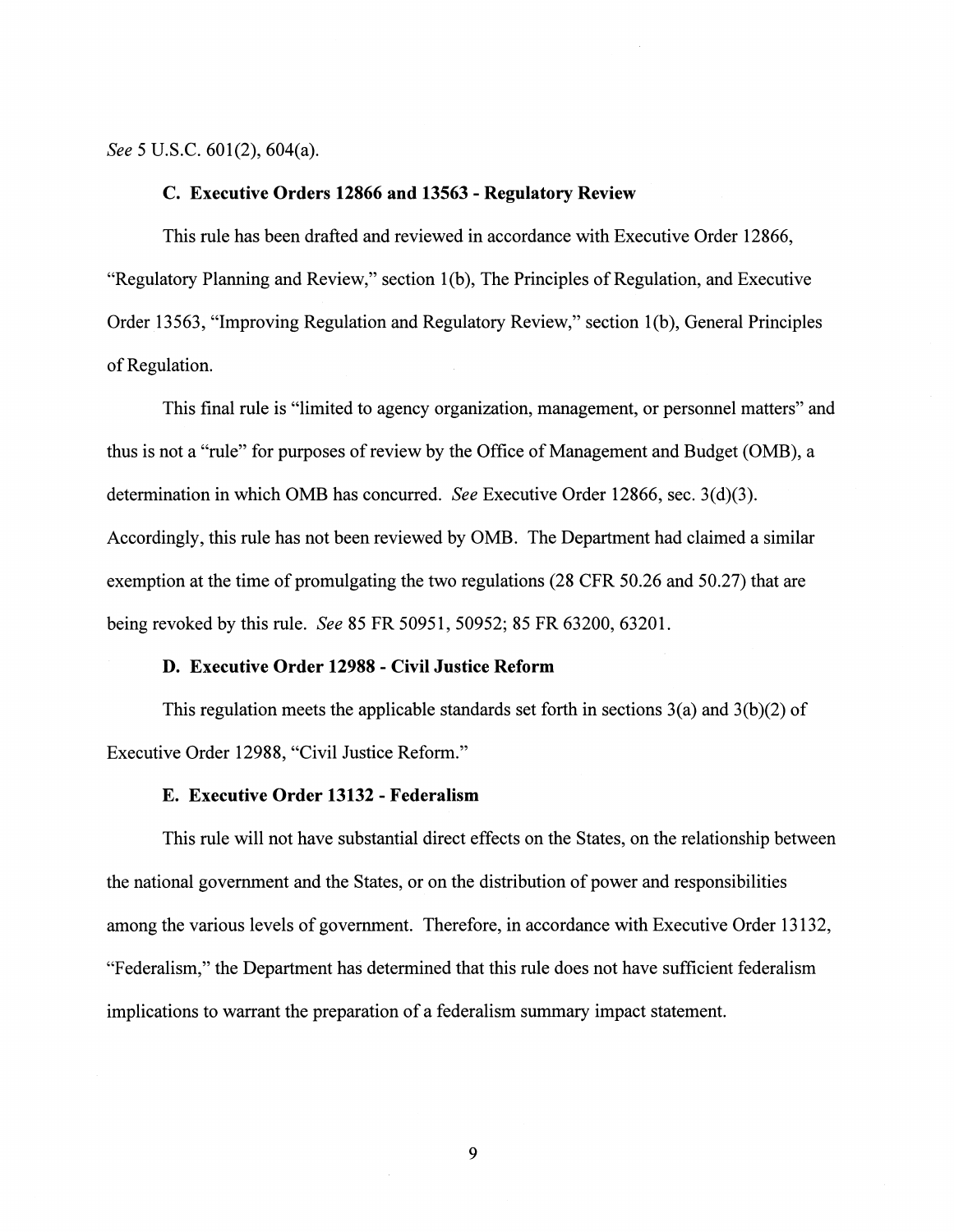#### **F. Unfunded Mandates Reform Act of 1995**

This rule will not result in the expenditure by State, local, and tribal governments, in the aggregate, or by the private sector, of \$100 million or more (adjusted for inflation) in any one year, and it will not significantly or uniquely affect small governments. Therefore, no actions are necessary under the provisions of the Unfunded Mandates Reform Act of 1995, 2 U.S.C. 1501 *et seq.* 

## **G. Congressional Review Act**

This rule is not a major rule as defined by section 804 of the Congressional Review Act (CRA), 5 U.S.C. 804. This action pertains to agency management or personnel, and agency organization, procedure, or practice, and does not substantially affect the rights or obligations of non-agency parties. Accordingly, it is not a "rule" as that term is used in the CRA, 5 U.S.C. 804(3)(B), (C), and the reporting requirement of 5 U.S.C. 801 does not apply.

# **H. Paperwork Reduction Act of 1995**

This final rule does not impose any new reporting or recordkeeping requirements under the Paperwork Reduction Act of 1995, 44 U.S.C. 3501-3521.

#### **List of Subjects in 28 CFR part 50**

Administrative practice and procedure.

Accordingly, for the reasons set forth in the preamble, part 50 of chapter I of title 28 of the Code of Federal Regulations is amended as follows:

# **PART SO-STATEMENTS OF POLICY**

1. The authority citation for part 50 continues to read as follows:

**Authority:** 5 U.S.C. 301; 18 U.S.C. 1162; 28 U.S.C. 509,510,516, and 519; 42 U.S.C. 1921 et